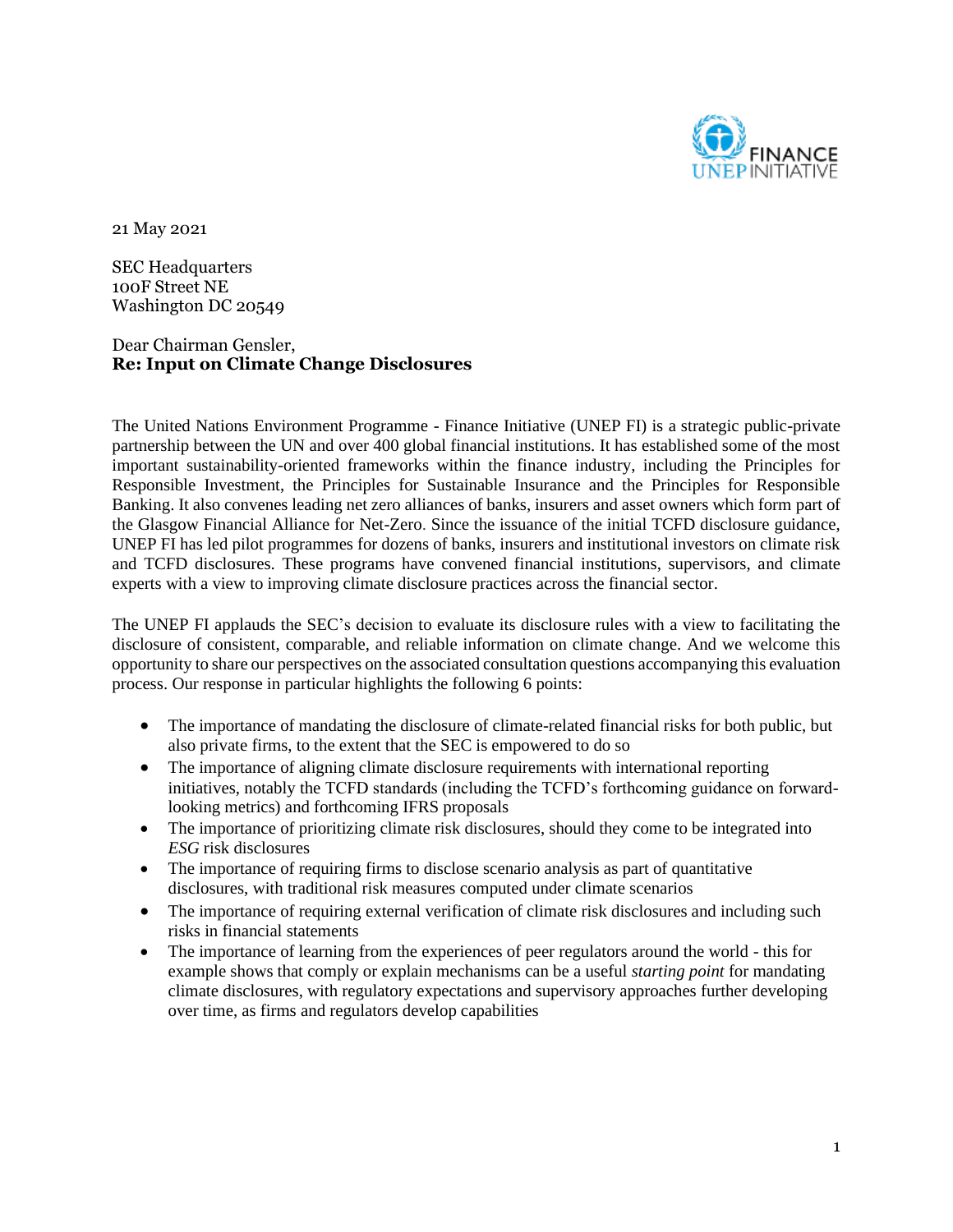#### **Questions**

**1. How can the Commission best regulate, monitor, review, and guide climate change disclosures in order to provide more consistent, comparable, and reliable information for investors while also providing greater clarity to registrants as to what is expected of them? Where and how should such disclosures be provided? Should any such disclosures be included in annual reports, other periodic filings, or otherwise be furnished?**

In terms of the SEC's approach to regulating climate change disclosures, we feel that aligning with international reporting initiatives, notably the TCFD standards and the forthcoming IFRS proposal will be critical to developing comparable and standardized disclosures. There is precedent for such an approach in other jurisdictions.

In the UK for example, the securities regulator known as the Financial Conduct Authority ('FCA') has already introduced [a new listing rule and guidance](https://www.fca.org.uk/publications/policy-statements/ps20-17-proposals-enhance-climate-related-disclosures-listed-issuers-and-clarification-existing) to reflect the TCFD's recommendations as part of a [wider commitment by the UK](https://assets.publishing.service.gov.uk/government/uploads/system/uploads/attachment_data/file/933783/FINAL_TCFD_ROADMAP.pdf) Government to introduce mandatory, TCFD consistent disclosures for actors throughout the UK. This has been achieved through requiring commercial companies with a UK premium listing to include a compliance statement in their annual financial report stating whether they have made disclosures consistent with the TCFD's 4 recommendations and 11 recommended disclosures or providing an explanation where they have not done so. The FCA is responsible for the supervision and enforcement of the above compliance statement and as part of this, is also responsible for monitoring the extent to which companies' underlying disclosures are consistent with the TCFD standards.

The FCA is also intending to consult on both extending its rule to the issuers of standard shares (excluding listed funds) and strengthening the compliance basis for its rule. It will additionally be consulting on bringing forward proposals for asset managers, life insurers and regulated pension schemes to disclose in line with the TCFD. It has additionally [publicly voiced](https://www.fca.org.uk/publication/corporate/fca-response-ifrs-foundation-consultation.pdf) support for the IFRS Foundation's proposals.

There are also various other recent European policy and prudential regulatory initiatives<sup>1</sup> that have built on the TCFD standards, some of which we discuss below in the context of the questions on metrics and assurance. The European approach is notable also for its incorporation of the principle of 'double materiality.'<sup>2</sup> This is an approach favoured by the UNEP FI and one that we also encourage the SEC to integrate into its ultimate approach to disclosure.

Finally, on the question of *where* disclosures should be made, our view is that disclosures can/should be included in annual reports as climate risk contributes to other main risk types. However, for clarity, at present, standalone TCFD reports are also helpful.

<sup>&</sup>lt;sup>1</sup> The European Banking Authority ('EBA') has built on the TCFD's recommendations and [is currently consulting](https://www.eba.europa.eu/eba-launches-public-consultation-draft-technical-standards-pillar-3-disclosures-esg-risks) on draft technical standards on Pillar 3 disclosures of ESG risks by EU banks with securities listed on regulated markets of any EU Member State. In the EU, the European Commission has also put forward a proposal for an EUwide Corporate Sustainability Reporting Directive ('CSRD'), which builds on the TCFD, though much of the substantive details are yet to be provided. And in the Eurozone, the European Central Bank has established its Guide on climate-related and environmental risks for banks which sets out its expectations for disclosure in line with the TCFD. This Guide forms the basis for supervisory dialogue with firms.

<sup>&</sup>lt;sup>2</sup> See for example the Non-Financial Reporting Directive which is to be replaced by the Corporate Sustainability Reporting Directive and see also the EU's Disclosure Regulation, Regulation (EU) 2019/2088.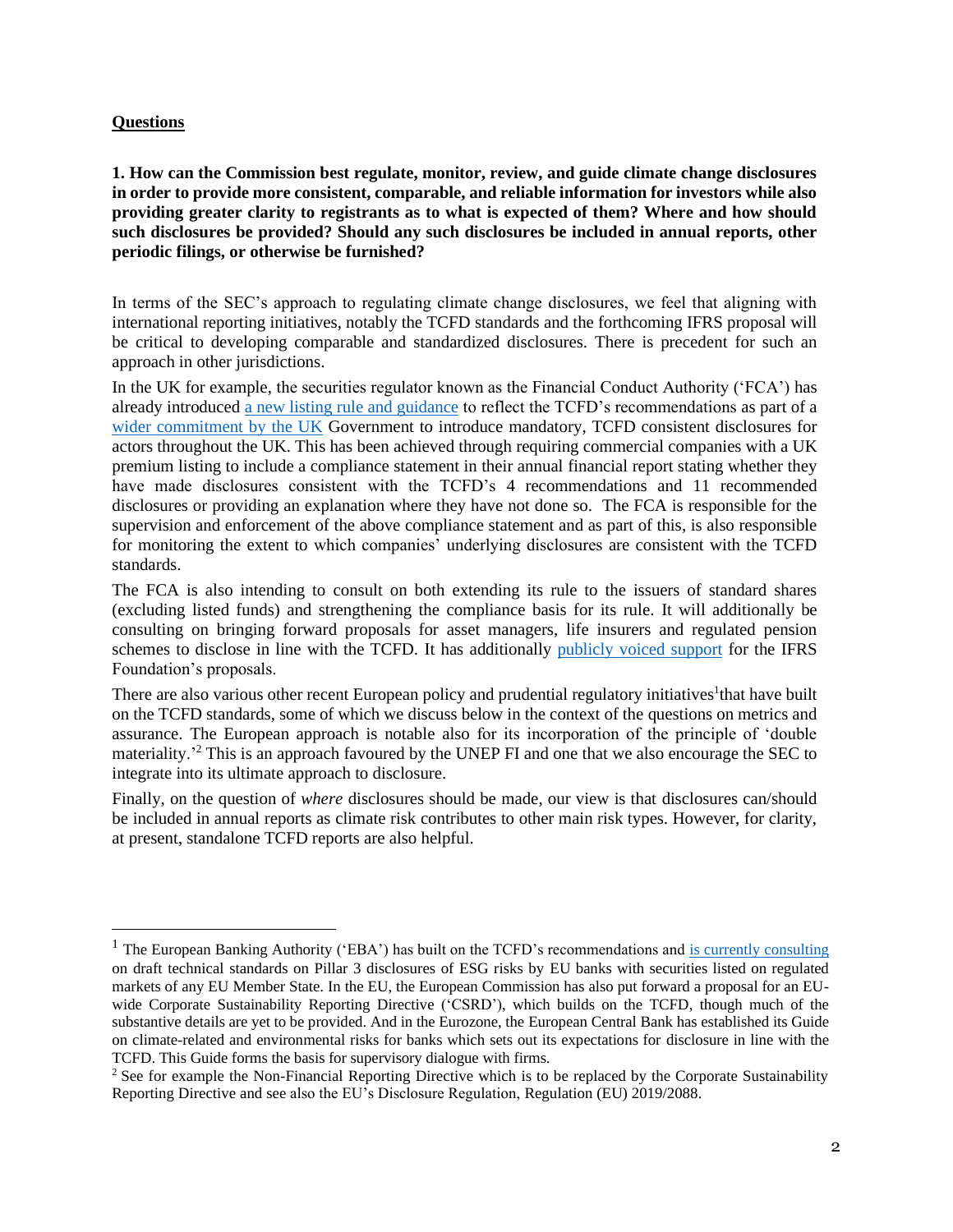**2. What information related to climate risks can be quantified and measured? How are markets currently using quantified information? Are there specific metrics on which all registrants should report (such as, for example, scopes 1, 2, and 3 greenhouse gas emissions, and greenhouse gas reduction goals)? What quantified and measured information or metrics should be disclosed because it may be material to an investment or voting decision? Should disclosures be tiered or scaled based on the size and/or type of registrant)? If so, how? Should disclosures be phased in over time? If so, how? How are markets evaluating and pricing externalities of contributions to climate change? Do climate change related impacts affect the cost of capital, and if so, how and in what ways? How have registrants or investors analyzed risks and costs associated with climate change? What are registrants doing internally to evaluate or project climate scenarios, and what information from or about such internal evaluations should be disclosed to investors to inform investment and voting decisions? How does the absence or presence of robust carbon markets impact firms' analysis of the risks and costs associated with climate change?**

The TCFD's recommendations provide a sound starting basis for the quantification, measurement and disclosure of climate risks through requiring disclosure by firms of:

- Scope 1, Scope 2, and, if appropriate (i.e., where material), Scope 3 greenhouse gas (GHG) emissions, and the related risks
- Metrics used by organisations to assess climate-related risks
- Targets used by organisations to manage climate-related risks and performance against this

The TCFD currently mentions 5 climate risk metrics. However, the TCFD will also be issuing additional guidance on forward-looking metrics for financial firms later this year. Both the current and anticipated guidance should be considered by the SEC.

The TCFD's current suggested climate risk metrics are:

- Weighted Average Carbon Intensity (WACI)
- Carbon Intensity (CI)
- Carbon Footprint (CFP)
- Total Carbon Emissions (TCE)
- Exposure to Carbon-Related Assets

The TCFD also recommends the use of scenario analysis which is something that prudential regulators such as the UK's Prudential Regulation Authority ('PRA') and Eurozone's European Central Bank ('ECB') expect firms they regulate to use on a proportionate basis. The results of scenario analyses should therefore be a part of any quantitative disclosure and traditional risk measures such as probability of default, loss given default, expected loss etc. should be computed under climate scenarios. Disclosures should also specifically include results from *a net zero scenario analysis*.

Firms are also recognizing that risk management alone is not sufficient when it comes to thriving in a climate changed world. Alignment goals and forward-looking targets are important as well. And in this respect, it would also be useful for firms to set out which scenarios their targets are aligned with. Underpinning such commitments are financed emissions data. Firms could therefore use the methodology of the Partnership for Carbon Accounting Financials and Greenhouse Gas Protocol to create consistency across these measures.

Other financial regulatory and legislative approaches to climate risk quantification and metrics that have built on the TCFD framework, with modifications, can be found in: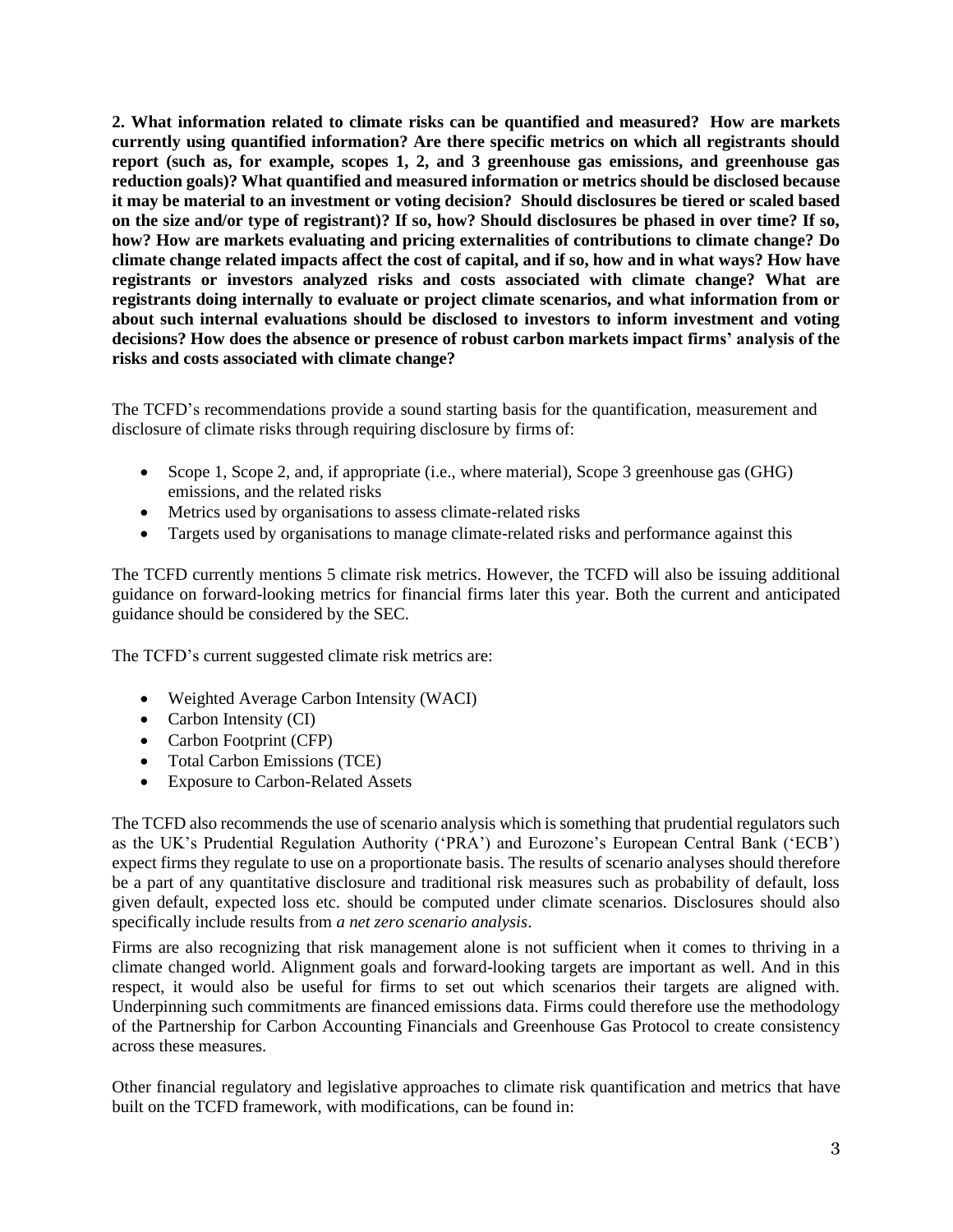- The [EBA's consultation](https://www.eba.europa.eu/implementing-technical-standards-its-prudential-disclosures-esg-risks-accordance-article-449a-crr) on draft technical standards on Pillar 3 disclosures of ESG risks by EU banks which proposes disclosure of status quo metrics, including for example, the 'green asset ratio' on EU Taxonomy-aligned activities
- [The ECB's Guide on climate-related and environmental risks for banks](https://www.bankingsupervision.europa.eu/press/pr/date/2020/html/ssm.pr201127~5642b6e68d.en.html) which additionally proposes disclosure of status quo and forward-looking metrics through disclosure of: carbon related assets (amount or %), weighted average carbon intensity, exposure volumes and credit risk exposures and volumes
- The EU's Disclosure Regulation and accompanying (draft) [technical standards](https://www.esma.europa.eu/sites/default/files/library/jc_2021_03_joint_esas_final_report_on_rts_under_sfdr.pdf)

UNEP FI has also produced [a best practice/explanatory](https://www.iif.com/Publications/ID/4100/IIFUNEP-FI-TCFD-Report-Playbook) guide on disclosure of status quo and forwardlooking climate risk, alignment and impact metrics<sup>3</sup> for banks and the UK's Climate Financial Risk Forum, has done the same for financial institutions more generally in its [Guide.](https://www.fca.org.uk/transparency/climate-financial-risk-forum) And the World Economic Forum has also produced its [Stakeholder Capitalism Metrics.](https://www.weforum.org/reports/measuring-stakeholder-capitalism-towards-common-metrics-and-consistent-reporting-of-sustainable-value-creation)

**3. What are the advantages and disadvantages of permitting investors, registrants, and other industry participants to develop disclosure standards mutually agreed by them? Should those standards satisfy minimum disclosure requirements established by the Commission? How should such a system work? What minimum disclosure requirements should the Commission establish if it were to allow industry-led disclosure standards? What level of granularity should be used to define industries (e.g., two-digit SIC, four-digit SIC, etc.)?**

In some ways, permitting industry participants to develop disclosure standards reflects the development of the TCFD itself. The initiative was originally a voluntary one that was adopted by the industry. It has formed the core of many mandated climate disclosures in other jurisdictions. However, the mandatory aspect of disclosures is critical to ensure that meaningful and standardized disclosures are provided, giving stakeholders (investors and regulators) decision-useful information.

In our work, we have looked to link together different mapping schemes to ensure comparability. We would recommend ISIC codes as the most common mapping framework. Granularity should be driven by materiality of risk, so some sectors will have further breakdowns than others. Our transition risk methodology and discussion of sensitivities and heat mapping exercise provides further detail on this topic.<sup>4</sup>

# **4. What are the advantages and disadvantages of establishing different climate change reporting standards for different industries, such as the financial sector, oil and gas, transportation, etc.? How should any such industry-focused standards be developed and implemented?**

Different sectors will be exposed to different climate risks. The key indicators in each sector may be different in terms of risk exposure or climate progress. However, despite these differences, a common set of financial standards should exist. As noted above, climate does not stand alone from other risks, but should be incorporated into credit, market, and operational, liquidity and concentration risks.

<sup>3</sup> See in particular, table 3, page 28 for a summary overview of climate disclosure metrics relevant for banks

<sup>4</sup> UNEP FI, Beyond the Horizon: New Tools and Frameworks for Transition Risk Assessments, UNEP FI, October 2020, https://www.unepfi.org/publications/banking-publications/beyond-the-horizon/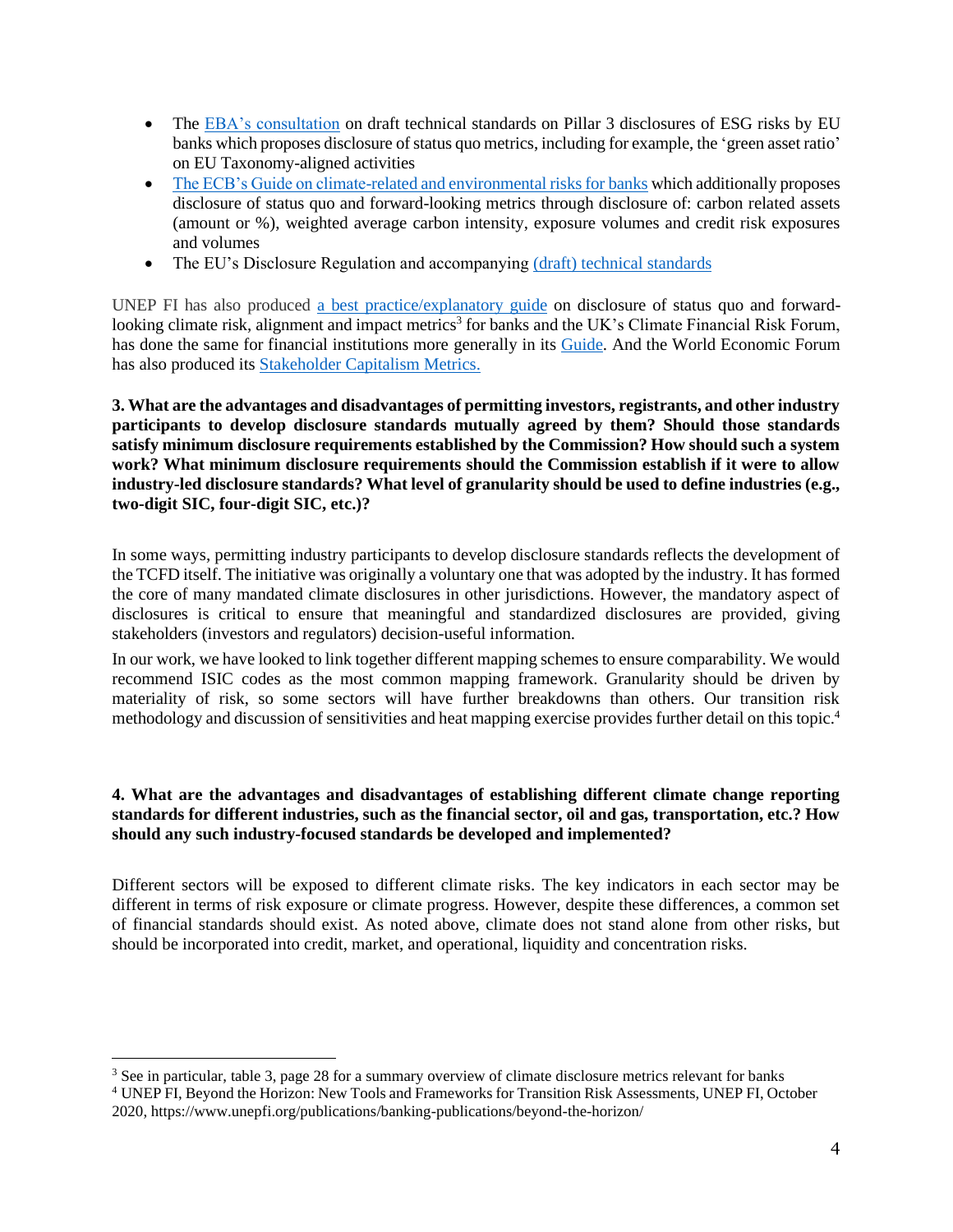**5. What are the advantages and disadvantages of rules that incorporate or draw on existing frameworks, such as, for example, those developed by the Task Force on Climate-Related Financial Disclosures (TCFD), the Sustainability Accounting Standards Board (SASB), and the Climate Disclosure Standards Board (CDSB)[?\[7\]](https://www.sec.gov/news/public-statement/lee-climate-change-disclosures#_ftn7) Are there any specific frameworks that the Commission should consider? If so, which frameworks and why?**

We would highly recommend aligning with international frameworks and standards. The TCFD has become a global de facto reporting standard for climate-related financial risks. While regulators can and have adapted the specific requirements, the pillars and recommend disclosures represent over four years of thinking and iteration about how to report on climate risk. When it comes to standard-setting, the IFRS is working on bringing together the above sustainability reporting initiatives. We would therefore encourage active engagement with these proposals and consideration of the outputs when determining the nature of reporting and the methodologies applied in US reports. Other useful sources that the SEC may wish to consider for the purposes of adaptation referred to above include the EBA's approach to pillar 3 disclosures of ESG risks as per its [current consultation](https://www.eba.europa.eu/eba-launches-public-consultation-draft-technical-standards-pillar-3-disclosures-esg-risks) and the ECB's expectations as per its [Guide](https://www.bankingsupervision.europa.eu/press/pr/date/2020/html/ssm.pr201127~5642b6e68d.en.html)

**6. How should any disclosure requirements be updated, improved, augmented, or otherwise changed over time? Should the Commission itself carry out these tasks, or should it adopt or identify criteria for identifying other organization(s) to do so? If the latter, what organization(s) should be responsible for doing so, and what role should the Commission play in governance or funding? Should the Commission designate a climate or ESG disclosure standard setter? If so, what should the characteristics of such a standard setter be? Is there an existing climate disclosure standard setter that the Commission should consider?**

Disclosure requirements should recognize the current state of companies' capabilities when it comes to climate risk management but should rise over time. The expectation should be that firms devote adequate resources to the identification, assessment, management, and reporting of climate risks. A key area of evolution should be in terms of the granularity of outputs. The growth in both expectations and granularity of outputs as firms build capabilities can also be mirrored in the corresponding approach to supervision.

In terms of responsibility for the disclosure requirements themselves, a key issue will be to ensure that the developer of standards has both the technical expertise and financial resources to be able perform its role effectively. In theory this could be done by the SEC or an alternative body. In the EU for example, the European Financial Reporting Advisory Group (EFRAG) has been selected as the principal architect for the reporting standards that will accompany the EU's Corporate Sustainability Reporting Directive.

### **7. What is the best approach for requiring climate-related disclosures? For example, should any such disclosures be incorporated into existing rules such as Regulation S-K or Regulation S-X, or should a new regulation devoted entirely to climate risks, opportunities, and impacts be promulgated? Should any such disclosures be filed with or furnished to the Commission?**

The key point with regards to climate disclosures is that regulation should require disclosure of decision useful information on climate risks and that the scope of any regulation should be sufficiently wide to capture material climate risks from the various public and private actors within the economy. Any approach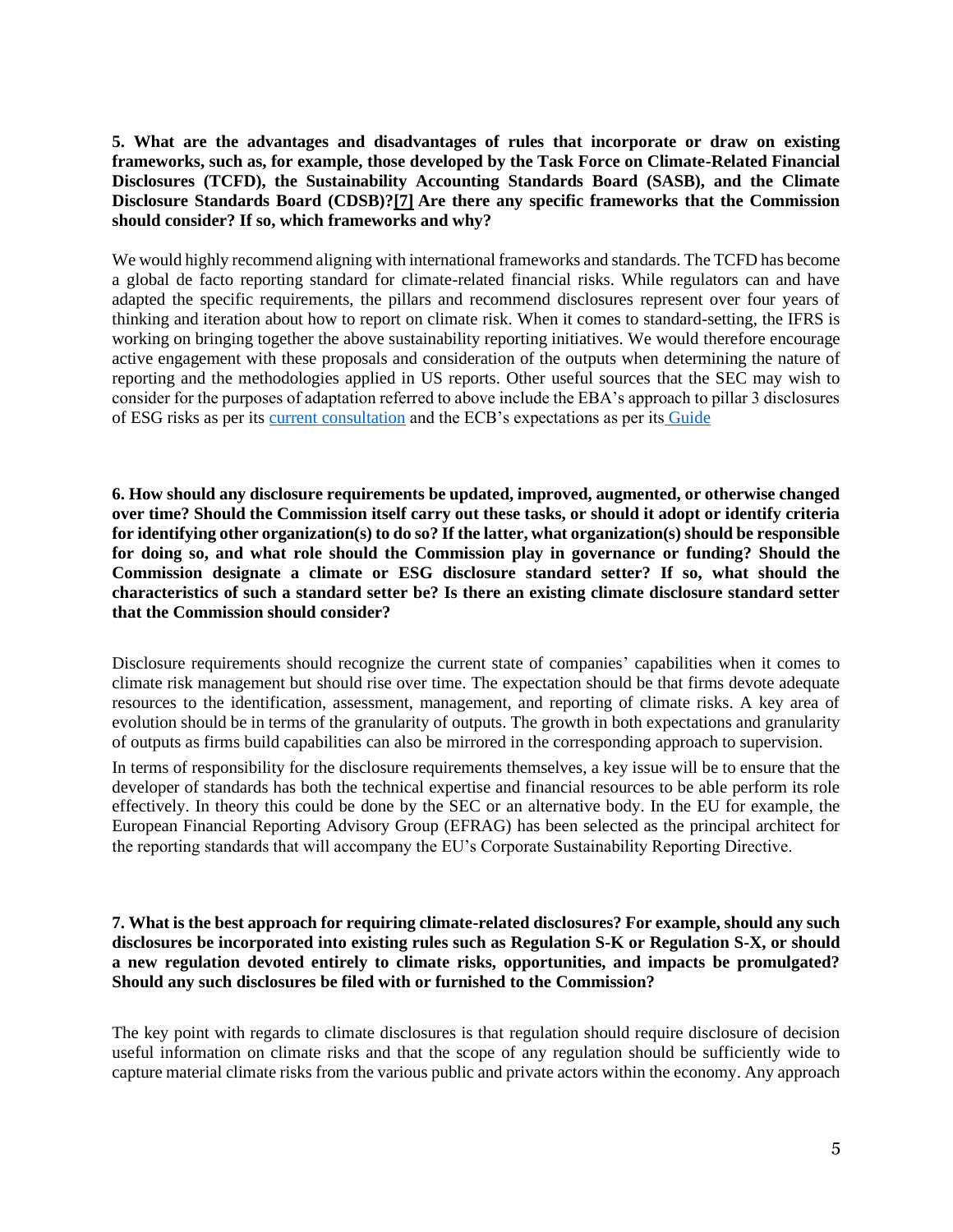to codification should also seek to avoid duplication, be sufficiently accessible and encourage climate risks to be viewed as other business risk types.

# **8. How, if at all, should registrants disclose their internal governance and oversight of climate-related issues? For example, what are the advantages and disadvantages of requiring disclosure concerning the connection between executive or employee compensation and climate change risks and impacts?**

The TCFD's accompanying guidance provides a useful starting point in relation to disclosures on internal governance through requiring disclosure of the following:

### Board Oversight of climate risks

- Processes and frequency by which boards and/or board committees (e.g., audit, risk, or other committees) are informed about climate-related issues
- Whether boards and/or board committees consider climate-related issues when reviewing and guiding strategy, major plans of action, risk management policies, annual budgets, and business plans as well as setting the organization's performance objectives, monitoring implementation and performance, and overseeing major capital expenditures, acquisitions, and divestitures
- How boards monitor and oversee progress against goals and targets for addressing climate-related issues.

# Management's Role

- Whether the organization has assigned climate-related responsibilities to management-level positions or committees; and, if so, whether such management positions or committees report to the board or a committee of the board and whether those responsibilities include assessing and/or managing climate-related issues
- A description of the associated organizational structure(s)
- Processes by which management is informed about climate-related issues
- How management (through specific positions and/or management committees) monitors climaterelated issues.

And the World Economic Forum's Stakeholder Capitalism [Metrics](https://www.weforum.org/reports/measuring-stakeholder-capitalism-towards-common-metrics-and-consistent-reporting-of-sustainable-value-creation) further elaborate on this area, including on the topic of remuneration.

In the UK, the [Climate Financial Risk Forum](https://www.fca.org.uk/transparency/climate-financial-risk-forum) has also identified the following as useful disclosure metrics for the purposes of climate risk governance:

- Number of board/committee meetings per year in which climate-related issues have been a substantive agenda item
- Number of events held per year to train board members and management on climaterelated issues
- Adjustments to executive remuneration paid during a specific year to reflect performance against specified climate change-related targets

And in the EU, with regards to remuneration, th[e Disclosures](https://eur-lex.europa.eu/legal-content/EN/TXT/?uri=celex%3A32019R2088) Regulation requires in-scope firms to disclose their remuneration policies and how they are consistent with the integration of sustainability risks more generally.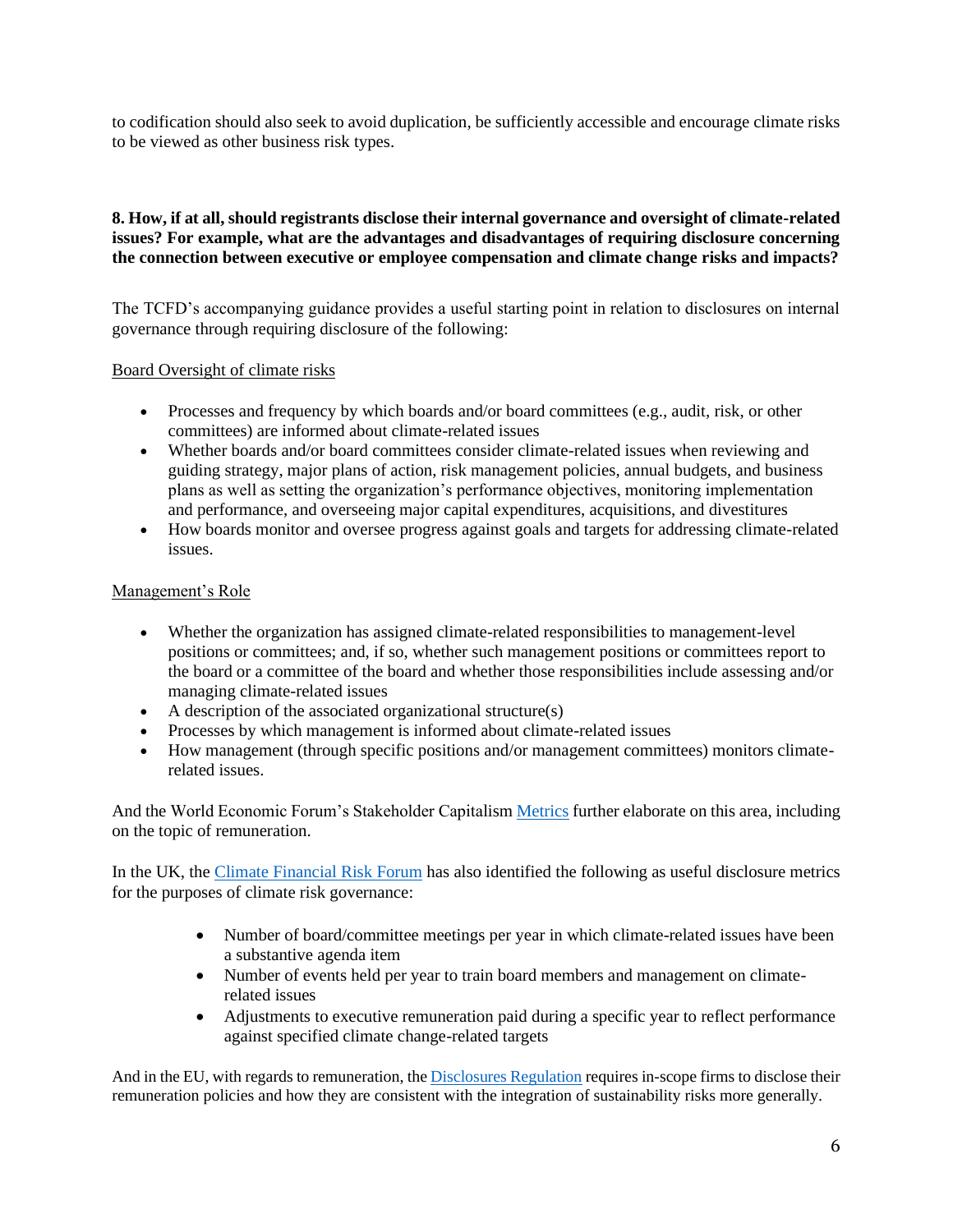**9. What are the advantages and disadvantages of developing a single set of global standards applicable to companies around the world, including registrants under the Commission's rules, versus multiple standard setters and standards? If there were to be a single standard setter and set of standards, which one should it be? What are the advantages and disadvantages of establishing a minimum global set of standards as a baseline that individual jurisdictions could build on versus a comprehensive set of standards? If there are multiple standard setters, how can standards be aligned to enhance comparability and reliability? What should be the interaction between any global standard and Commission requirements? If the Commission were to endorse or incorporate a global standard, what are the advantages and disadvantages of having mandatory compliance?**

We believe that there are significant advantages of developing a single set of global standards which the SEC aligns with. Advantages from this approach include increased comparability and standardization of climate disclosures across jurisdictions. A global standard is also likely lead to a reduction in regulatory costs and burdens imposed on firms as they will not be required to navigate and comply with multiple different standards.

In terms of *which* global standards to follow, as noted above, we favor alignment with the forthcoming IFRS proposals that build on the TCFD framework. With regards to the corresponding standard setter, it would seem that the IFRS would be the natural choice to assume responsibility for this role via its Sustainability Standards Board. And in this respect, we would encourage the SEC to engage with the IFRS individually and via IOSCO, with a view to developing sound global disclosure standards that also reflect the principle of double materiality.

In relation to mandatory compliance, our own pilot programs with financial institutions have demonstrated that learning by doing is an effective way to develop expertise and capabilities in this area. Mandatory compliance is likely to be effective in rapidly accelerating the capacity of firms to identify, assess, manage and disclose climate risks. Limitations in capabilities for example, could, for example be addressed through temporary comply or explain mechanisms and/or approaches to supervision i.e., regulatory forbearance.

**10. How should disclosures under any such standards be enforced or assessed? For example, what are the advantages and disadvantages of making disclosures subject to audit or another form of assurance? If there is an audit or assurance process or requirement, what organization(s) should perform such tasks? What relationship should the Commission or other existing bodies have to such tasks? What assurance framework should the Commission consider requiring or permitting?**

External verification is already standard for financial statements and for emissions. It is sensible therefore to require third-party verification of climate risk disclosures to ensure that they are accurate and reliable. This will also bring direct benefits to firms themselves through enhanced risk management. Indeed, this is the approach currently being proposed in the EU via the EC's new proposal for its Corporate Sustainability Reporting Directive ('CSRD').

In order to ensure that audits are objective, specific metrics, targets and calculation methodologies will need to be agreed upon that will then be audited. An assurance framework could follow the model that currently exists for financial statements and climate risks should be integrated into financial statements following the establishment of clear expectations and methodologies around disclosures.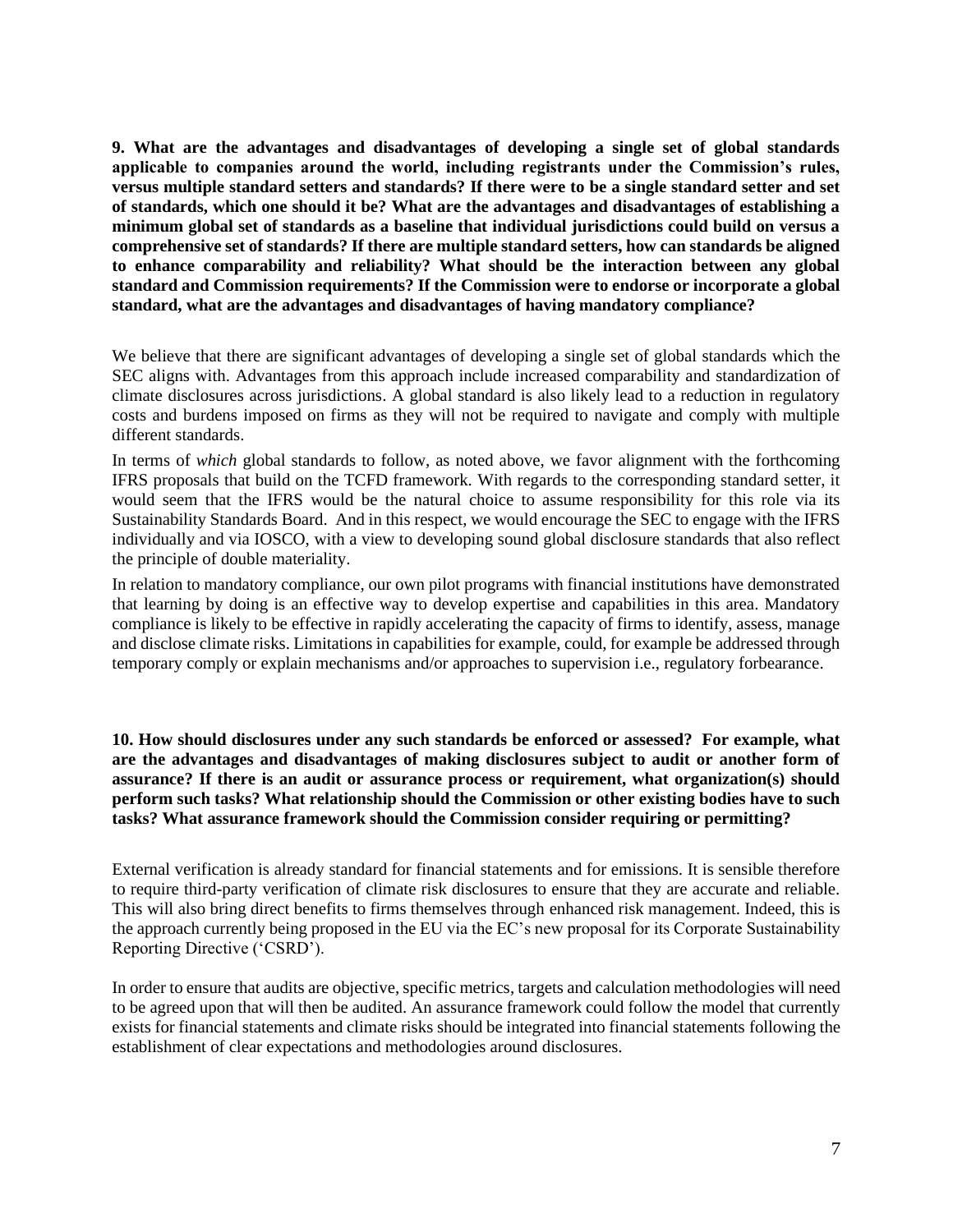**11. Should the Commission consider other measures to ensure the reliability of climate-related disclosures? Should the Commission, for example, consider whether management's annual report on internal control over financial reporting and related requirements should be updated to ensure sufficient analysis of controls around climate reporting? Should the Commission consider requiring a certification by the CEO, CFO, or other corporate officer relating to climate disclosures?**

Climate controls have been an underexplored area in the global development of climate disclosure guidance. It would be beneficial for the Commission to explore the types of systems and controls that firms should put in place to ensure the reliability of climate disclosures. Certification by a corporate officer could also be valuable once specific metrics and methodologies are agreed.

**12. What are the advantages and disadvantages of a "comply or explain" framework for climate change that would permit registrants to either comply with, or if they do not comply, explain why they have not complied with the disclosure rules? How should this work? Should "comply or explain" apply to all climate change disclosures or just select ones, and why?**

Comply or explain can be a useful *starting point* for climate risk disclosures while firms build the necessary capabilities (in terms of modelling, analytics and data capabilities) to be able to provide such disclosures. In the UK for example, whilst the FCA has explained that it expects most premium listed firms to be able to disclose climate risks in line with the TCFD's 4 pillars and 11 Recommended disclosures, it currently provides firms with the ability to explain in cases of non-compliance. In such cases, firms are instead required to detail their non-compliance, the reasons for this and their plans to rectify this, along with the intended timescale for rectification. It should be noted that this provision was introduced at the end of 2020 and the FCA now intends to consult on strengthening the compliance basis of these rules, later this year.

**13. How should the Commission craft rules that elicit meaningful discussion of the registrant's views on its climate-related risks and opportunities? What are the advantages and disadvantages of requiring disclosed metrics to be accompanied with a sustainability disclosure and analysis section similar to the current Management's Discussion and Analysis of Financial Condition and Results of Operations?**

Again, the Commission should follow the work of the TCFD and of global peer regulators (FCA, PRA, ECB and EBA) on eliciting meaningful disclosures. With regards to requiring disclosed metrics to be accompanied with a sustainability disclosure, we feel that climate disclosures can be linked to larger sustainability disclosures provided that the result is greater clarity for a report-reader or stakeholder.

### **14. What climate-related information is available with respect to private companies, and how should the Commission's rules address private companies' climate disclosures, such as through exempt offerings, or its oversight of certain investment advisers and funds?**

A major challenge for financial services firms has been in gathering climate risk data on private institutions. To the extent that it is empowered to set out requirements for non-listed firms, the Commission could explore extending climate disclosure requirements to private companies. Indeed, in terms of global trends,